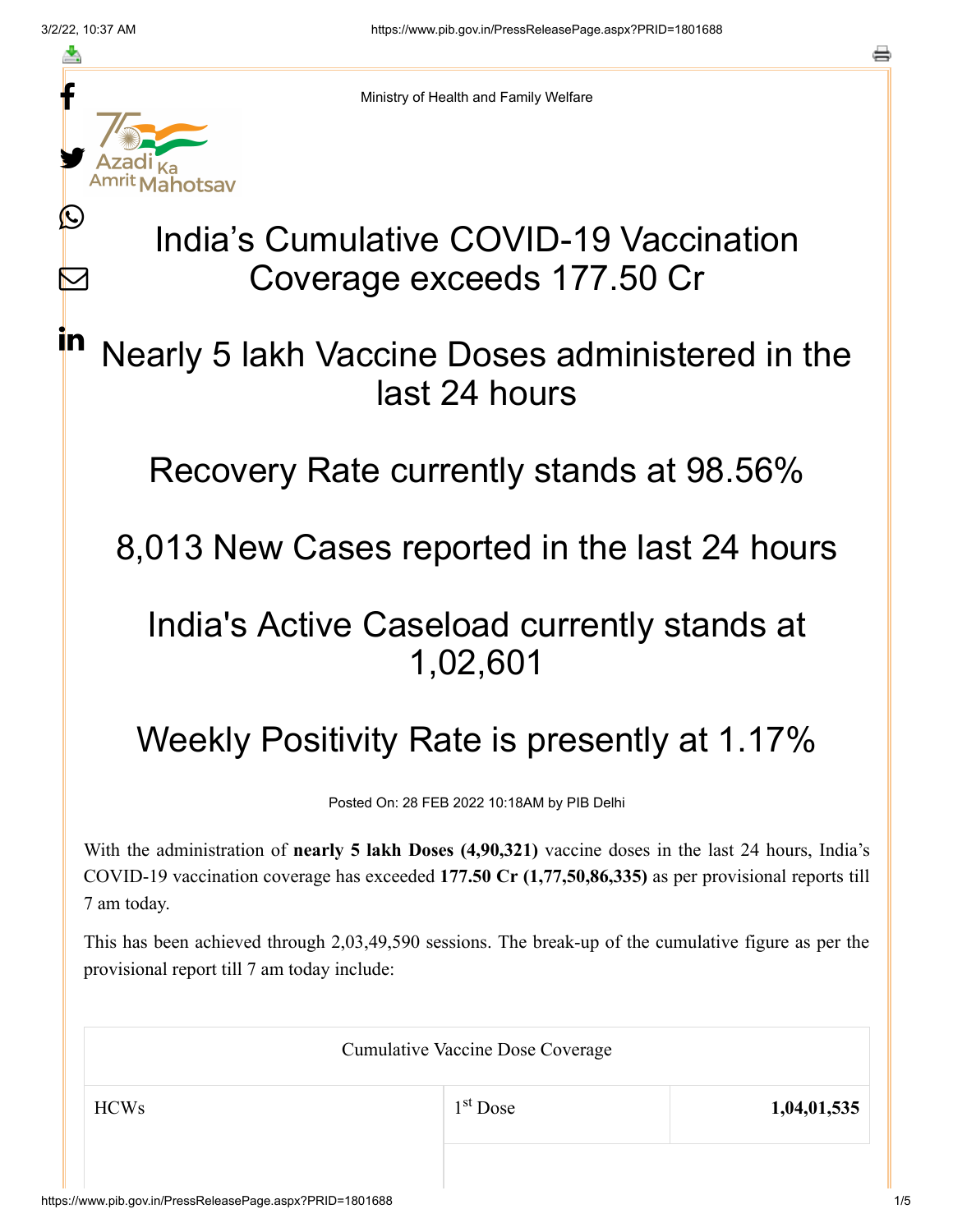| f                           | $2nd$ Dose             | 99,66,398       |
|-----------------------------|------------------------|-----------------|
|                             | <b>Precaution Dose</b> | 41,70,997       |
| <b>FLWs</b>                 | $1st$ Dose             | 1,84,09,452     |
| C                           | 2 <sup>nd</sup> Dose   | 1,74,41,370     |
|                             | <b>Precaution Dose</b> | 62,17,332       |
| in<br>Age Group 15-18 years | 1 <sup>st</sup> Dose   | 5,47,94,459     |
|                             | $2nd$ Dose             | 2,74,87,370     |
| Age Group 18-44 years       | 1 <sup>st</sup> Dose   | 55, 17, 49, 258 |
|                             | $2nd$ Dose             | 44,38,98,708    |
| Age Group 45-59 years       | 1 <sup>st</sup> Dose   | 20,22,64,101    |
|                             | $2nd$ Dose             | 18,00,84,662    |
| Over 60 years               | 1 <sup>st</sup> Dose   | 12,64,03,004    |
|                             | $2nd$ Dose             | 11,21,74,641    |
|                             | <b>Precaution Dose</b> | 96,23,048       |
| <b>Precaution Dose</b>      |                        | 2,00,11,377     |
| Total                       |                        | 1,77,50,86,335  |

**16,765** patients have recovered in the last 24 hours and the cumulative tally of recovered patients (since the beginning of the pandemic) is now at **4,23,07,686.**

Consequently, India's recovery rate stands at **98.56%.**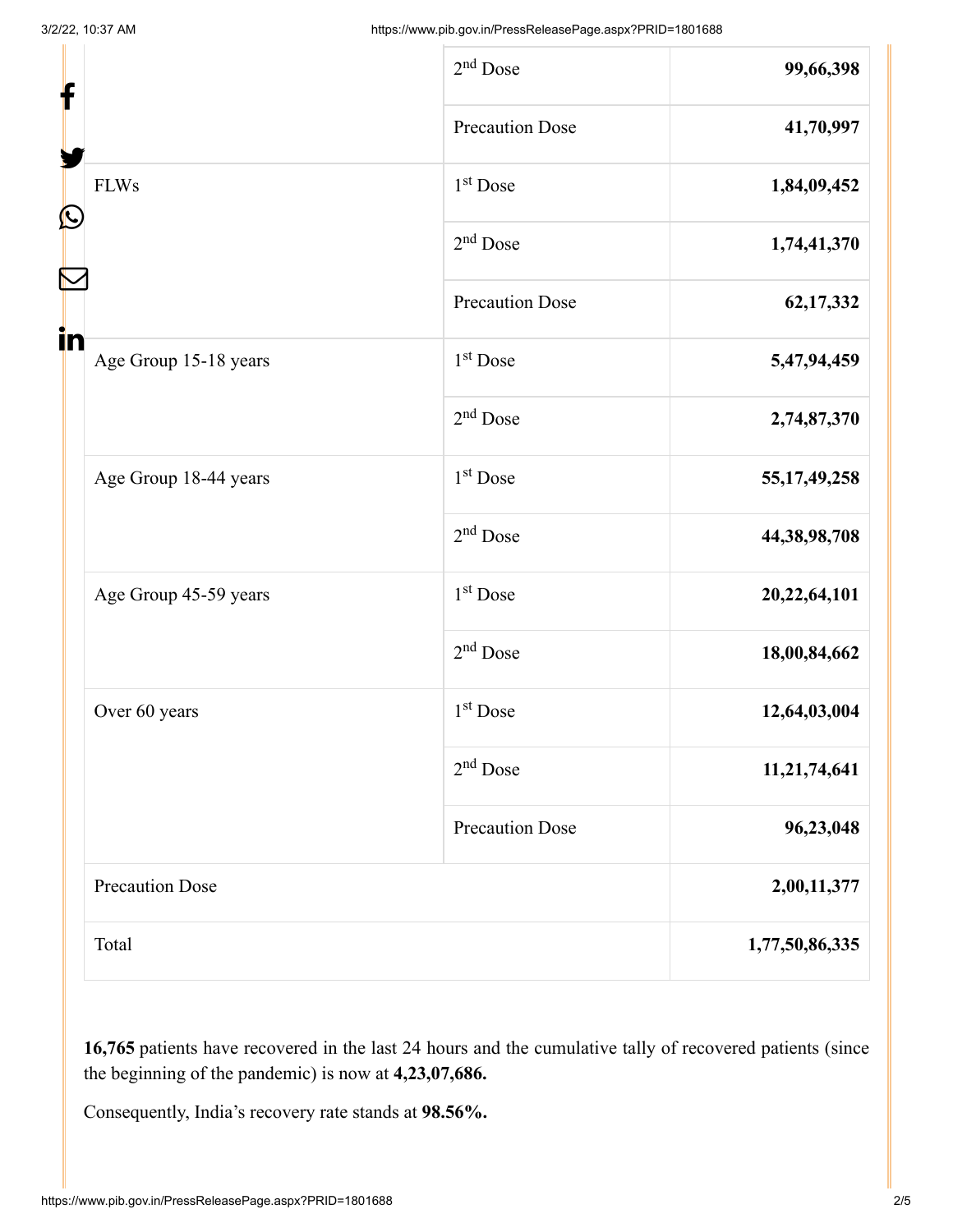

#### **8,013 new cases** were reported in the last 24 hours.



India's Active Caseload is presently at **1,02,601.** Active cases constitute **0.24%** of the country's total Positive Cases**.**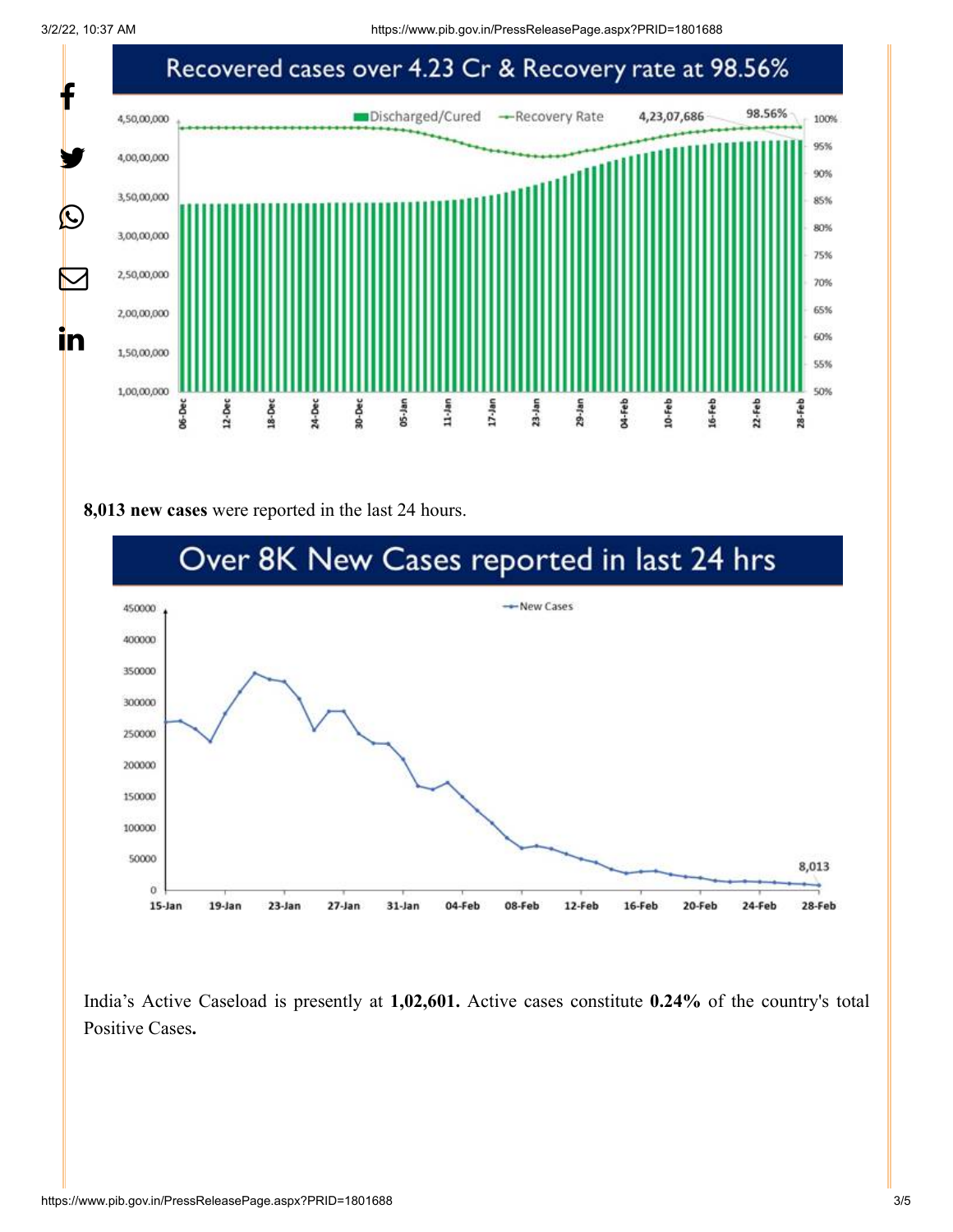3/2/22, 10:37 AM https://www.pib.gov.in/PressReleasePage.aspx?PRID=1801688



The testing capacity across the country continues to be expanded. The last 24 hours saw a total of **7,23,828** tests being conducted. India has so far conducted over **76.74 Cr (76,74,81,346**) cumulative tests.

While testing capacity has been enhanced across the country, **Weekly Positivity Rate** in the country currently **stands at 1.17%** and the **Daily Positivity rate is reported to be 1.11%.**



\*\*\*\*